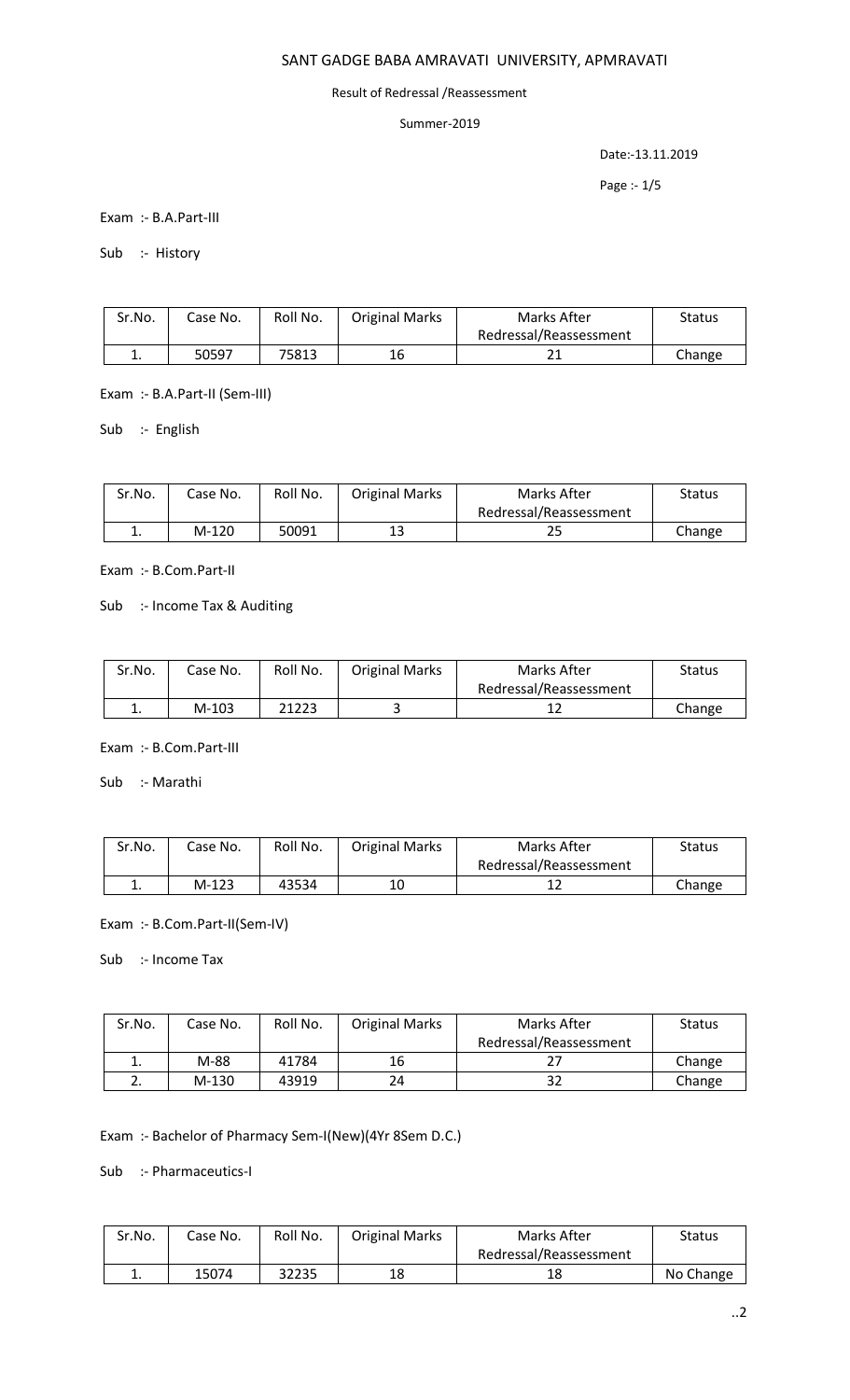Exam :- Bachelor of Pharmacy Sem-VIII(4Yr 8Sem D.C.)

Sub :- Pharmaceutical Analysis-IV

| Sr.No. | Case No. | Roll No. | <b>Original Marks</b> | Marks After            | Status |
|--------|----------|----------|-----------------------|------------------------|--------|
|        |          |          |                       | Redressal/Reassessment |        |
| . .    | 50134    | 40051    | 16                    | 24                     | Change |

Exam :- B.Sc.Part-I (Sem-I)

Sub :- Chemistry

| Sr.No. | Case No. | Roll No. | <b>Original Marks</b> | Marks After            | Status |
|--------|----------|----------|-----------------------|------------------------|--------|
|        |          |          |                       | Redressal/Reassessment |        |
| ∸.     | $M-119$  | 77909    | າາ<br>23              | ر ر                    | Change |

Exam :- B.Sc.Part-I (Sem-I)

Sub :- Zoology

| Sr.No. | Case No. | Roll No. | <b>Original Marks</b> | Marks After            | Status |
|--------|----------|----------|-----------------------|------------------------|--------|
|        |          |          |                       | Redressal/Reassessment |        |
| . .    | $M-118$  | 78388    | -                     |                        | Change |

Exam :- B.Sc.Part-I (Sem-II)

Sub :- Physics

| Sr.No. | Case No. | Roll No. | <b>Original Marks</b> | Marks After            | Status    |
|--------|----------|----------|-----------------------|------------------------|-----------|
|        |          |          |                       | Redressal/Reassessment |           |
| ٠.     | $M-127$  | 17968    | 14                    |                        | No Change |

Exam :- B.Sc.Part-I (Sem-II)

Sub :- Mathematics-I

| Sr.No. | Case No. | Roll No. | <b>Original Marks</b> | Marks After            | <b>Status</b> |
|--------|----------|----------|-----------------------|------------------------|---------------|
|        |          |          |                       | Redressal/Reassessment |               |
|        | M-127    | 17968    |                       |                        | No Change     |

Exam :- B.Sc.Part-I (Sem-II)

Sub :- Chemistry

| Sr.No.   | Case No. | Roll No. | <b>Original Marks</b> | Marks After            | Status |
|----------|----------|----------|-----------------------|------------------------|--------|
|          |          |          |                       | Redressal/Reassessment |        |
| <b>.</b> | 52010    | 18602    | 20                    |                        | Change |

Exam :- B.Sc.Part-II (Sem-IV)

Sub :- Zoology

| Sr.No.   | Case No. | Roll No. | <b>Original Marks</b> | Marks After            | <b>Status</b> |
|----------|----------|----------|-----------------------|------------------------|---------------|
|          |          |          |                       | Redressal/Reassessment |               |
| <b>.</b> | 50865    | 40349    |                       | 15                     | Change        |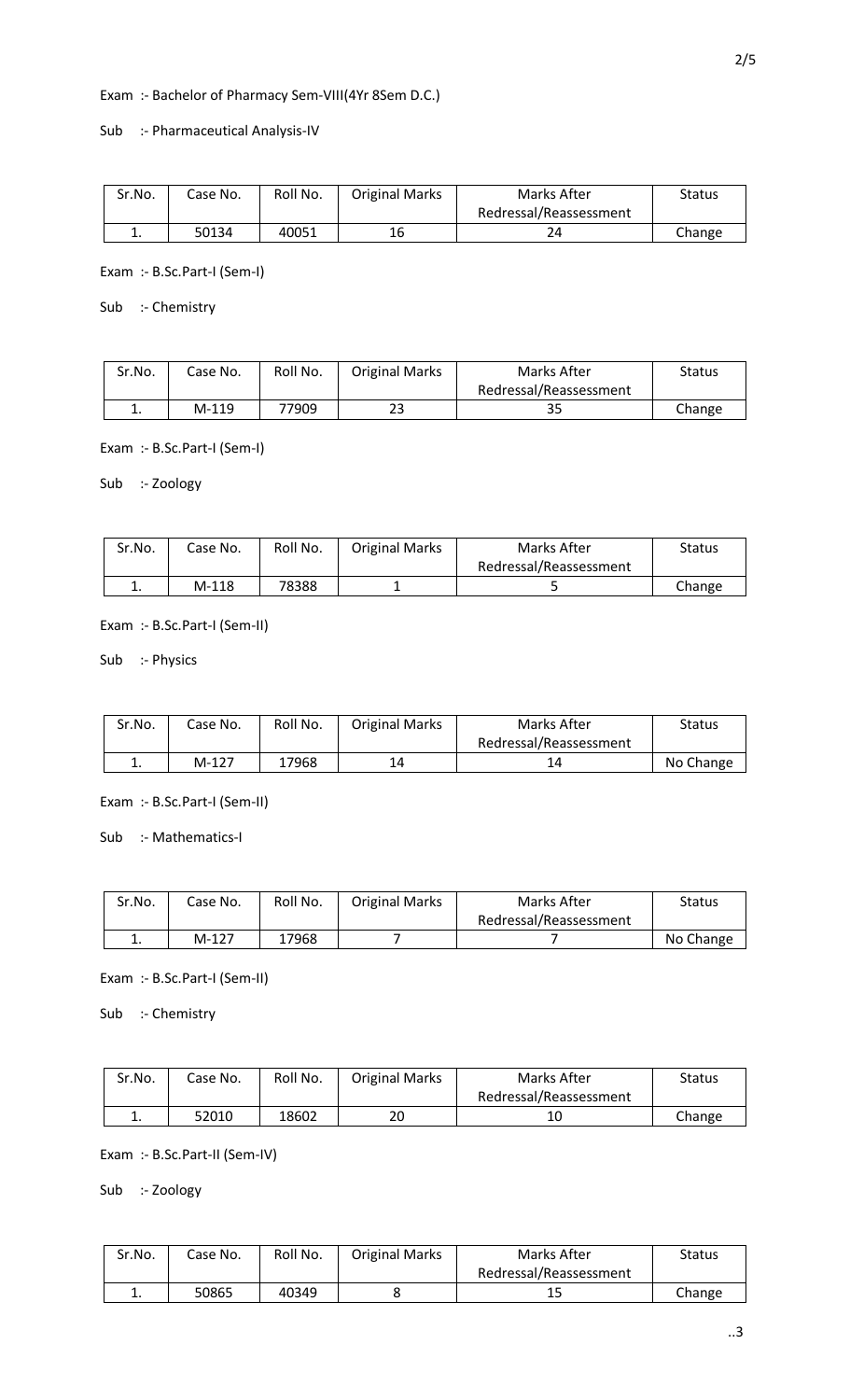# Exam :- B.Sc.Part-II (Old)(A.P.A.Into Sem)(Sem-III & IV)

Sub :- Botany

| Sr.No. | Case No. | Roll No. | <b>Original Marks</b> | Marks After            | Status |
|--------|----------|----------|-----------------------|------------------------|--------|
|        |          |          |                       | Redressal/Reassessment |        |
| ٠.     | 22670    | 29534    | າາ<br>34              | 20                     | Change |

Exam :- M.Sc.(Applied Elect.) Sem-III(CGS)

Sub :- VLSI Design

| Sr.No.   | Case No. | Roll No. | <b>Original Marks</b> | Marks After            | Status |
|----------|----------|----------|-----------------------|------------------------|--------|
|          |          |          |                       | Redressal/Reassessment |        |
| <b>.</b> | M-69     | 99833    | -                     |                        | Change |

Exam :- LL.B.Vth Sem.(3Yr. S.P.)

#### Sub :- Legal Research Methodology

| Sr.No. | Case No. | Roll No. | <b>Original Marks</b> | Marks After            | Status |
|--------|----------|----------|-----------------------|------------------------|--------|
|        |          |          |                       | Redressal/Reassessment |        |
| ᆠ.     | M-94     | 85117    | 26                    | 20                     | Change |

Exam :- M.A.(Psychelogy) Part-I Sem-II

#### Sub :- Research Methodology & Statistics-II

| Sr.No. | Case No. | Roll No. | <b>Original Marks</b> | Marks After            | <b>Status</b> |
|--------|----------|----------|-----------------------|------------------------|---------------|
|        |          |          |                       | Redressal/Reassessment |               |
| ᆠ.     | $M-33$   | 23627    | 24                    | 24                     | No Change     |

Exam :- Four Year B.E.Sem-II Group 'B' (CGS)

Sub :- Computer Programming

| Sr.No. | Case No. | Roll No. | <b>Original Marks</b> | Marks After            | Status |
|--------|----------|----------|-----------------------|------------------------|--------|
|        |          |          |                       | Redressal/Reassessment |        |
| . .    | 51254    | 15323    | 20                    | ᅩ                      | Change |

#### Exam :- Four Year B.E.Sem-II Group 'B' (CGS)

Sub :- Engineering Chemistry

| Sr.No.   | Case No. | Roll No. | <b>Original Marks</b> | Marks After            | <b>Status</b> |
|----------|----------|----------|-----------------------|------------------------|---------------|
|          |          |          |                       | Redressal/Reassessment |               |
|          | 10671    | 12875    | 16                    | 16                     | No Change     |
| <u>.</u> | 11898    | 14669    |                       | 17                     | No Change     |
|          |          |          |                       |                        |               |

Exam :- Four Year B.E.Sem-II Group 'A' (CGS)

# Sub :- Engineering Drawing

| Sr.No. | Case No. | Roll No. | <b>Original Marks</b> | Marks After            | <b>Status</b> |
|--------|----------|----------|-----------------------|------------------------|---------------|
|        |          |          |                       | Redressal/Reassessment |               |
|        | X-10     | 14216    | 13                    | 18                     | Change        |
|        | 52015    | 10600    |                       |                        | No Change     |

..4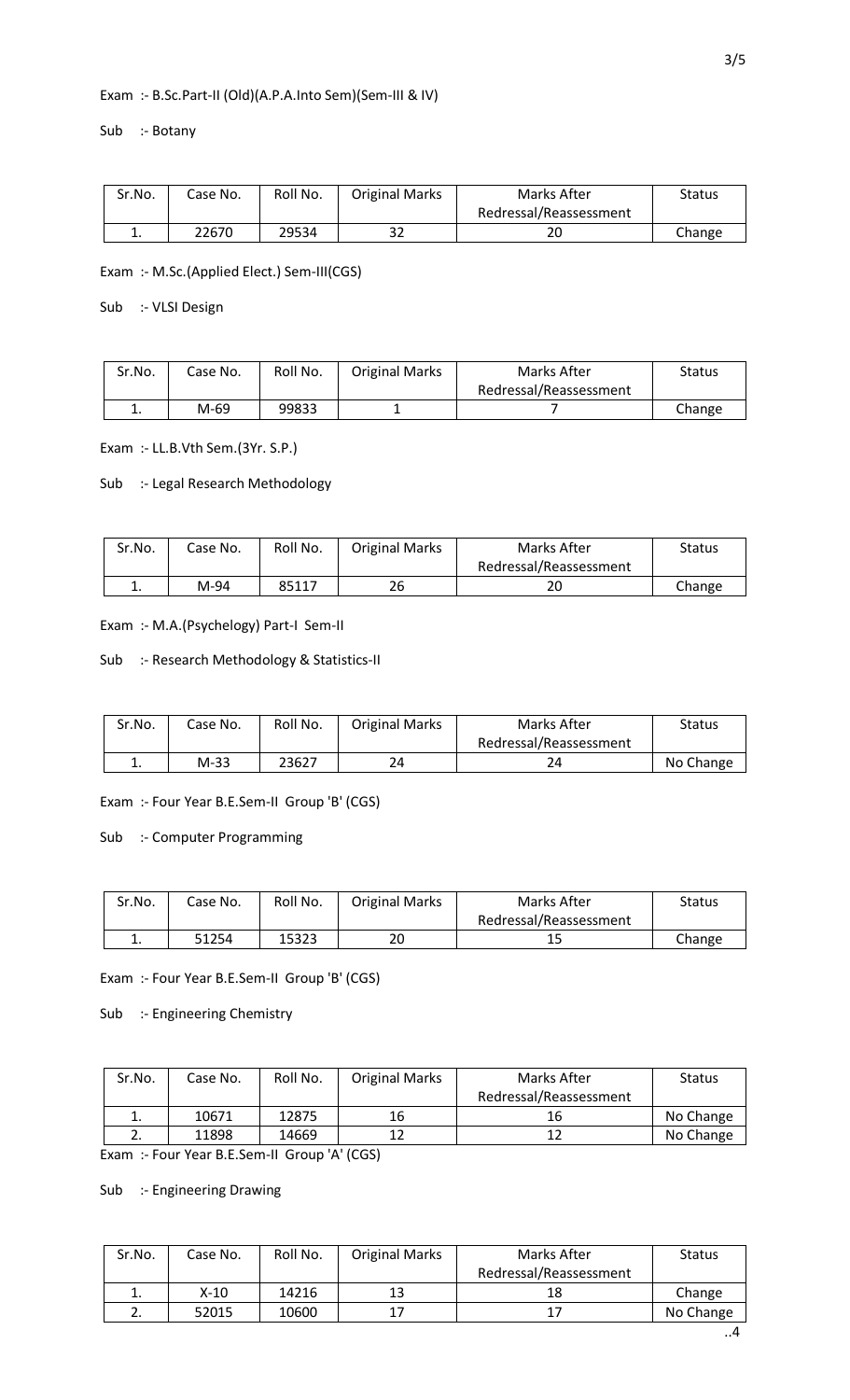### Exam :- Four Year B.E.Sem-III (Mechanical Engg.)(CGS)

#### Sub :- Manufacturing Process-I

| Sr.No. | Case No. | Roll No. | <b>Original Marks</b> | Marks After            | Status |
|--------|----------|----------|-----------------------|------------------------|--------|
|        |          |          |                       | Redressal/Reassessment |        |
| . .    | 50450    | 30730    | 17                    | 10                     | Change |

Exam :- Four Year B.E.Sem-III (Mechanical Engg.)(CGS)

Sub :- Fluid Power-I

| Sr.No. | Case No. | Roll No. | <b>Original Marks</b> | Marks After            | Status |
|--------|----------|----------|-----------------------|------------------------|--------|
|        |          |          |                       | Redressal/Reassessment |        |
| . .    | 50449    | 30724    | 14                    | ᅀ                      | Change |

Exam :- Four Year B.E.Sem-IV Ele.Engg.(Ele.& Power)(CGS)

Sub :- Mathematics-IV

| Sr.No. | Case No. | Roll No. | <b>Original Marks</b> | Marks After            | Status    |
|--------|----------|----------|-----------------------|------------------------|-----------|
|        |          |          |                       | Redressal/Reassessment |           |
| . .    | 51667    | 38495    | 20                    | 20                     | No Change |

Exam :- Four Year B.E.Sem-IV (Civil Engg)(New)

Sub :- Theory of Structures-I

| Sr.No. | Case No. | Roll No. | <b>Original Marks</b> | Marks After            | Status |
|--------|----------|----------|-----------------------|------------------------|--------|
|        |          |          |                       | Redressal/Reassessment |        |
| . .    | X-13     | 20104    | 13                    | 1 O<br>ᅩ               | Change |

Exam :- Four Year B.E.Sem-IV (Ele.& Tele.)(CGS)

Sub :- Electronics Devices And Circuits-I

| Sr.No.   | Case No. | Roll No. | <b>Original Marks</b> | Marks After            | <b>Status</b> |
|----------|----------|----------|-----------------------|------------------------|---------------|
|          |          |          |                       | Redressal/Reassessment |               |
| ∸.       | $M-115$  | 41285    | 14                    |                        | Change        |
| <u>.</u> | $M-116$  | 43803    | 14                    |                        | Change        |

Exam :- Four Year B.E.Sem-IV (Comp.Sci. & Engg.)(CGS)

Sub :- Theory of Computation

| Sr.No. | Case No. | Roll No. | <b>Original Marks</b> | Marks After            | <b>Status</b> |
|--------|----------|----------|-----------------------|------------------------|---------------|
|        |          |          |                       | Redressal/Reassessment |               |
|        |          | 43410    | 20                    | 23                     | Change        |

Exam :- Four Year B.E.Sem-IV (Comp.Sci. & Engg.)(CGS)

Sub :- Analog and Digital IC's

| Sr.No. | Case No. | Roll No. | <b>Original Marks</b> | Marks After            | <b>Status</b> |
|--------|----------|----------|-----------------------|------------------------|---------------|
|        |          |          |                       | Redressal/Reassessment |               |
| . .    | $\vee$ 7 | 43410    | 16                    | 16                     | No Change     |